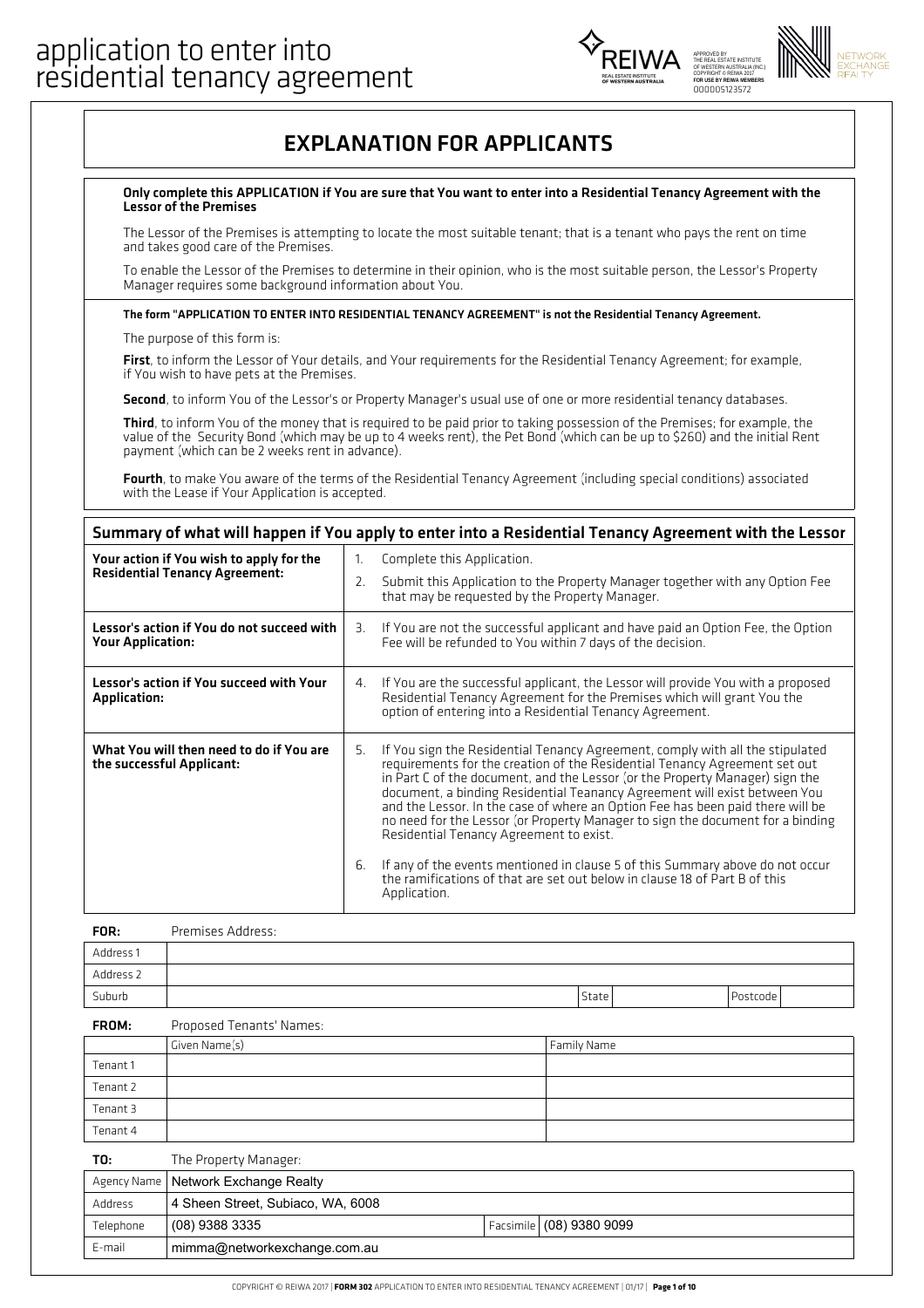

## PART A (TO BE COMPLETED BY PROPERTY MANAGER)

| $\mathbf{1}$ . | Premises  |                                |                                                                                                                                                        |          |          |
|----------------|-----------|--------------------------------|--------------------------------------------------------------------------------------------------------------------------------------------------------|----------|----------|
|                | Address 1 |                                |                                                                                                                                                        |          |          |
|                | Address 2 |                                |                                                                                                                                                        |          |          |
|                | Suburb    |                                | State                                                                                                                                                  | Postcode |          |
|                |           |                                |                                                                                                                                                        |          |          |
| 2.             | Rent      | \$                             |                                                                                                                                                        |          | per week |
| 3.             |           | Option Fee (if applicable) \$  |                                                                                                                                                        |          |          |
| 4.             |           | money to the Property Manager: | If You are the successful applicant, and wish to enter into a Residential Tenancy Agreement with the Lessor, You will be required to pay the following |          |          |
|                |           | <b>REQUIRED MONEY</b>          |                                                                                                                                                        |          |          |
|                | (a)       | Security bond of               | Ś                                                                                                                                                      |          |          |
|                | (b)       | Pet bond (if applicable)       | \$                                                                                                                                                     |          |          |
|                | (c)       | First two weeks rent           | Š.                                                                                                                                                     |          |          |
|                | (d)       | Less Option Fee (if paid)      | \$                                                                                                                                                     |          |          |
|                | (e)       | <b>Total</b>                   |                                                                                                                                                        |          |          |
|                |           |                                |                                                                                                                                                        |          |          |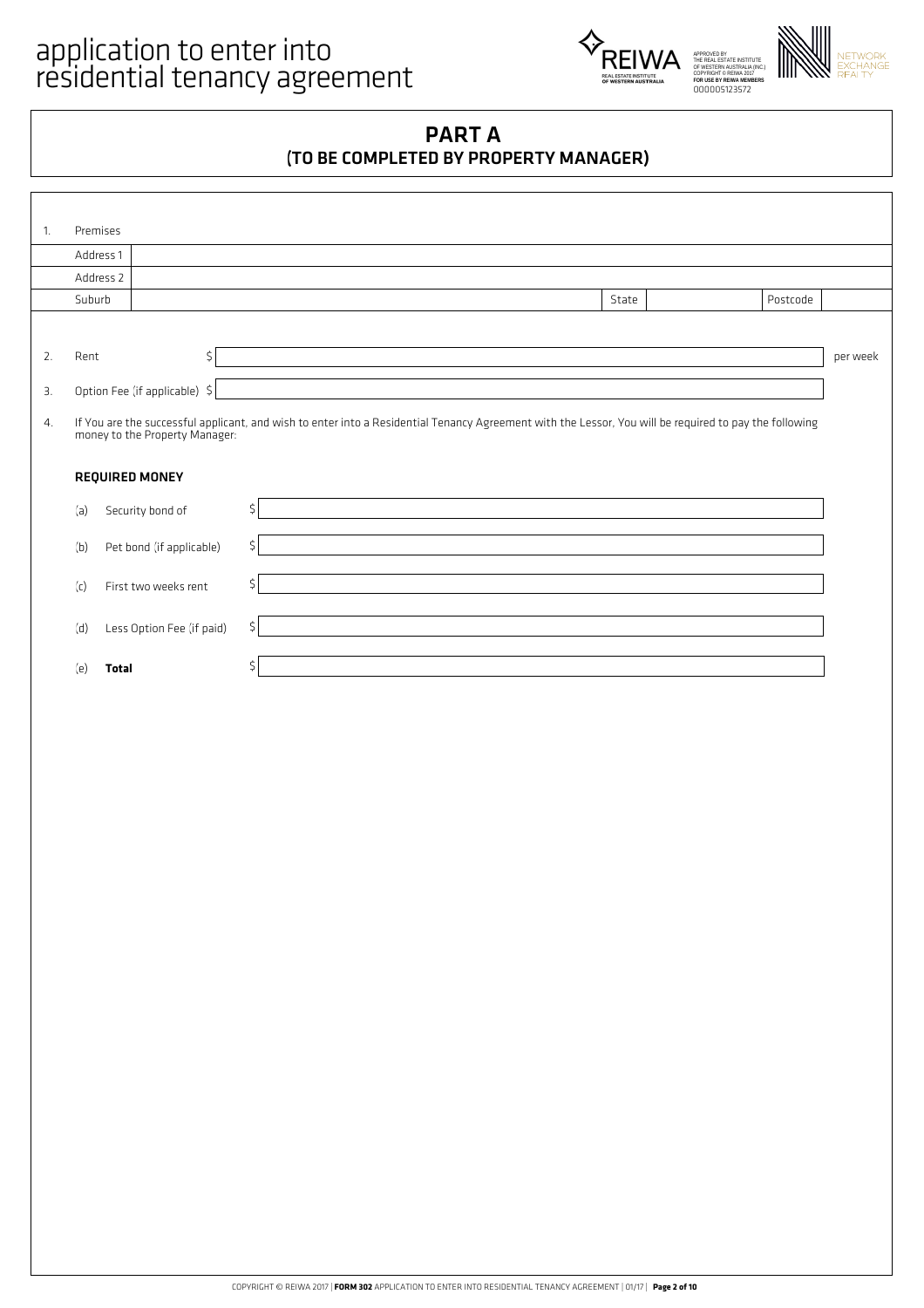# application to enter into<br>
FOREIWA



### PART B (TO BE COMPLETED BY YOU)

**NOTE**: This document is not a Residential Tenancy Agreement and does not grant any right to occupy the Premises

|    | <b>TENANCY DETAILS</b>                                                                                                                                                                                                                                                                                                                                                                                                                                                                        |              |                                                                               |             |    |     |          |
|----|-----------------------------------------------------------------------------------------------------------------------------------------------------------------------------------------------------------------------------------------------------------------------------------------------------------------------------------------------------------------------------------------------------------------------------------------------------------------------------------------------|--------------|-------------------------------------------------------------------------------|-------------|----|-----|----------|
| 5. | You require the tenancy for a period of                                                                                                                                                                                                                                                                                                                                                                                                                                                       | months       | from                                                                          |             | to |     |          |
| 6. | At a rent of \$                                                                                                                                                                                                                                                                                                                                                                                                                                                                               |              |                                                                               |             |    |     | per week |
| 7. | Total number of persons to occupy the Premises                                                                                                                                                                                                                                                                                                                                                                                                                                                | Adults       | Children                                                                      | Ages        |    |     |          |
|    | Type of Pet<br>Pets -                                                                                                                                                                                                                                                                                                                                                                                                                                                                         | Breed        |                                                                               | Number      |    | Age |          |
|    | Type of Pet                                                                                                                                                                                                                                                                                                                                                                                                                                                                                   | <b>Breed</b> |                                                                               | Number      |    | Age |          |
|    | Do You intend applying for a residential tenancy bond from a State Government Department?                                                                                                                                                                                                                                                                                                                                                                                                     |              |                                                                               | No<br>l Yes |    |     |          |
|    |                                                                                                                                                                                                                                                                                                                                                                                                                                                                                               |              |                                                                               |             |    |     |          |
|    | If Yes.<br>\$                                                                                                                                                                                                                                                                                                                                                                                                                                                                                 | Branch:      |                                                                               |             |    |     |          |
|    | Bank account details for refund of Option Fee (if applicable)                                                                                                                                                                                                                                                                                                                                                                                                                                 |              |                                                                               |             |    |     |          |
|    | Bank:                                                                                                                                                                                                                                                                                                                                                                                                                                                                                         |              | BSB:                                                                          |             |    |     |          |
|    | Account No.:                                                                                                                                                                                                                                                                                                                                                                                                                                                                                  |              | Account Name:                                                                 |             |    |     |          |
|    |                                                                                                                                                                                                                                                                                                                                                                                                                                                                                               |              | NOTE: The Lessor is not obliged to accept any of the Your Special Conditions. |             |    |     |          |
|    | The address at which You wish to receive the Residential Tenancy Agreement if You are successful and/or notices relating to tenancy<br>Email (optional):<br>Fax (optional):                                                                                                                                                                                                                                                                                                                   |              |                                                                               |             |    |     |          |
|    | Postal address (required):                                                                                                                                                                                                                                                                                                                                                                                                                                                                    |              |                                                                               |             |    |     |          |
|    | Town/City<br>PO Box                                                                                                                                                                                                                                                                                                                                                                                                                                                                           |              |                                                                               |             |    |     | Postcode |
|    | Address 1<br>Address 2                                                                                                                                                                                                                                                                                                                                                                                                                                                                        |              |                                                                               |             |    |     |          |
|    | You declare that You are not bankrupt and that all of the information supplied in this Application is true and correct and is not misleading in anyway.                                                                                                                                                                                                                                                                                                                                       |              |                                                                               |             |    |     |          |
|    | You acknowledge that, having inspected the Premises, You will accept possession of the Premises in the condition it was in as at the date of inspection.                                                                                                                                                                                                                                                                                                                                      |              |                                                                               |             |    |     |          |
|    | By Signing this application You are making an application to lease the Premises. The Lessor may or may not send You a proposed Residential Tenancy<br>Agreement for the Premises.                                                                                                                                                                                                                                                                                                             |              |                                                                               |             |    |     |          |
|    | If You are the successful applicant, the Lessor will send You a proposed Residential Tenancy Agreement for the Premises which will contain information<br>about pre-requisites for the creation of a binding Residential Tenancy Agreement. The Residential Tenancy Agreement will be comprised of<br>Parts A, B and C. Parts A and B can be viewed on reiwa.com.au. Part C will also include additional terms agreed to by the parties, a draft of which is attached<br>to this Application. |              |                                                                               |             |    |     |          |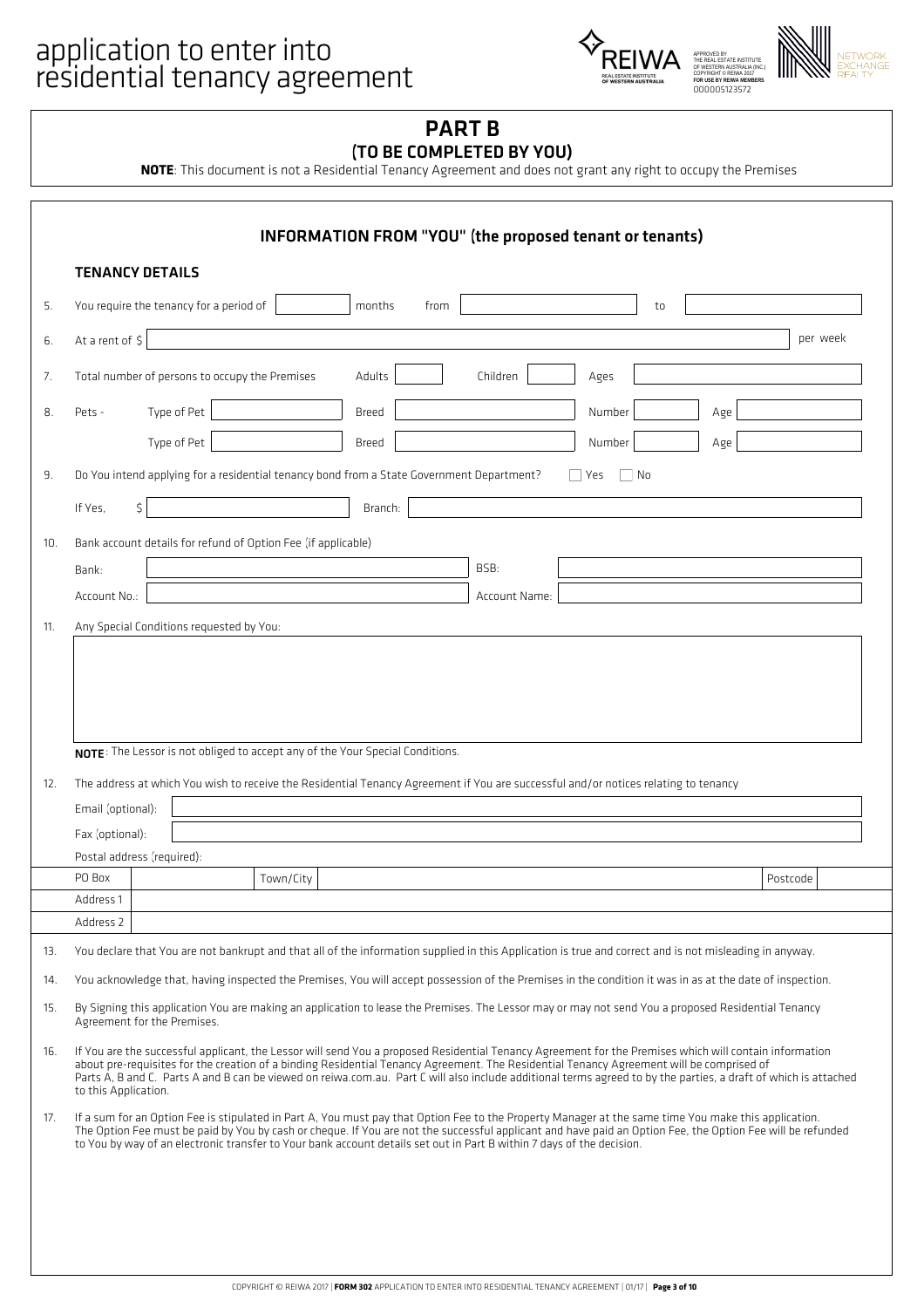

- If You are the successful application the Lessor will provide You with a proposed Residential Tenancy Agreement for the Premises which will grant You the option of entering into a Residential Tenancy Agreement: 18.
	- (a) if You sign the Residential Tenancy Agreement, comply with all the stipulated requirements for the creation of a binding Residential Tenancy Agreement as set out in Part C of the document (eg returning the document to the Property Manager by the stipulated time, paying full stipulated rental and bond); and;
		- (i) if an Option Fee has been paid THEN a binding Residential Tenancy Agreement will exist between You and the Lessor and any Option Fee will be refunded to You or applied towards the rent; or
		- if no Option Fee has been paid and if neither the Lessor nor the Property Manager sign the document THEN no binding Residential Tenancy Agreement will exist between You and the Lessor; or (ii)
		- if no Option Fee has been paid and if the Lessor (or the Property Manager) signs the document, THEN a binding Residential Tenancy Agreement will exist between You and the Lessor. (iii)
		- if You do not sign the Residential Tenancy Agreement or if You do not comply with the pre-requisites for the existence of the Residential Tenancy Agreement You will not have entered into a binding Residential Tenancy Agreement, the option for You to enter such an agreement will lapse, and any Option Fee paid by You will be forfeited to the Lessor.

Note: Under the Residential Tenancy Act 1987 agreements to lease do not have to be in writing and may be entered verbally or by conduct. This clause 18 does not purport to remove any right of parties to reach non-written agreements. However, if the parties wish to enter an agreement on the terms set out in this form, the pre-requisites set out above must be met in order for the lease to exist.

YOU MUST UNDERSTAND THAT IF YOU ARE THE SUCCESSFUL APPLICANT AND THE LESSOR PROVIDES YOU WITH A PROPOSED RESIDENTIAL TENANCY AGREEMENT BUT YOU DO NOT COMPLY WITH PRE-REQUISITES FOR THE EXISTENCE OF A BINDING RESIDENTIAL TENANCY AGREEMENT. SET OUT IN PART C OF THE RESIDENTIAL TENANCY AGREEMENT (INCLUDING SIGNING THE RESIDENTIAL TENANCY AGREEMENT, RETURNING IT TO THE PROPERTY MANAGER BY THE STIPULATED TIME, PAY ANY STIPULATED RENTAL IN ADVANCE, SECURITY BOND AND / OR PET BOND) NO RESIDENTIAL TENANCY AGREEMENT WILL COME INTO EXISTENCE AND THE LESSOR MAY ENTER INTO A RESIDENTIAL TENANCY AGREEMENT **WITH ANOTHER PERSON. 19.**

#### **20. DEFINITIONS**

Name:

 $(h)$ 

- (a) "Act" means the Residential Tenancies Act 1987 including any amendments.
	- "**Application**" means this Application to enter into a Residential Tenancy Agreement.
	- "Business Day" means any day except a Sunday or public holiday in Western Australia.

"Lessor" means the person/entity with the authority to lease the Premises.

"Option Fee" means a payment as referred to in section 27(2)(a) of the Act. The amount of the Option Fee is specified in Part A of this application. The amount of the Option Fee is capped as follows:

- (i) where the weekly rental under the Residential Tenancy Agreement is \$500 or less, an Option Fee of up to \$50 is payable;
- (ii) where the weekly rental under the Residential Tenancy Agreement exceeds \$500, an Option Fee of up to \$100 is payable;
- where the Residential Tenancy Agreement is for residential premises south of the 26th parallel of south latitude and the weekly rent is \$1,200 or more, an Option Fee of up to \$1,200 is payable. (iii)

"Premises" means the address specified on the first page of this document. Any items included or excluded will appear in Part A of the proposed Residential Tenancy Agreement.

"Property Manager" means the real estate agent appointed by the Lessor to lease and manage the Premises.

"Residential Tenancy Agreement" means an agreement in writing in the form prescribed by the Act, comprising of Parts A, B and C. Part C will include additional special conditions as agreed between the parties.

- "You" or "Your" means the person or persons making the Application to Lease the Premises.
- (b) All acts and things that the Lessor is required or empowered to do may be done by the Lessor or their Property Manager.
- You agree that for the purpose of this Application, the Lessor or Property Manager may make enquiries of the persons given as referees, next of kin or emergency contacts provided by You, and also make enquiries of such other persons or agencies as the Lessor may see fit. 21.

The personal information You give in this Application or collected from other sources is necessary for the Lessor or Property Manager to verify Your identity, to process and evaluate the Application, to manage the tenancy and to conduct the Property Manager's business. Personal information collected about You in this Application and during the course of the tenancy if the Application is successful may be disclosed for the purpose for which it was collected to other parties including to the Lessor, referees, other Property Managers, prospective lessors, third party operators of residential tenancy databases, and prospective buyers of the Premises. Information already held on residential tenancy databases may also be disclosed to the Property Manager or Lessor.

If You enter into the Residential Tenancy Agreement or You fail to comply with Your obligations under any Residential Tenancy Agreement that fact and other relevant personal information collected about You during the course of this Application (including information provided separately to this application) or the Residential Tenancy Agreement may also be disclosed to the Lessor, third party operators of tenancy reference databases (to the extent permitted by law), other Property Managers, prospective lessors and prospective buyers of the Premises.

If You would like to access the personal information the Lessor or Property Manager holds, You can do so by contacting the Property Manager. See also the attached notice regarding use of residential tenancy databases.

You can also correct this information if it is inaccurate, incomplete or out-of-date. If the information in this Application, is not provided, the Property Manager may not be able to process the Application, or the Residential Tenancy Agreement properly or manage the tenancy properly.

|            | Given Name(s) | Family Name |
|------------|---------------|-------------|
| Tenant 1   |               |             |
| Tenant 2   |               |             |
| Tenant 3   |               |             |
| Tenant 4   |               |             |
| Signature: |               |             |
|            |               |             |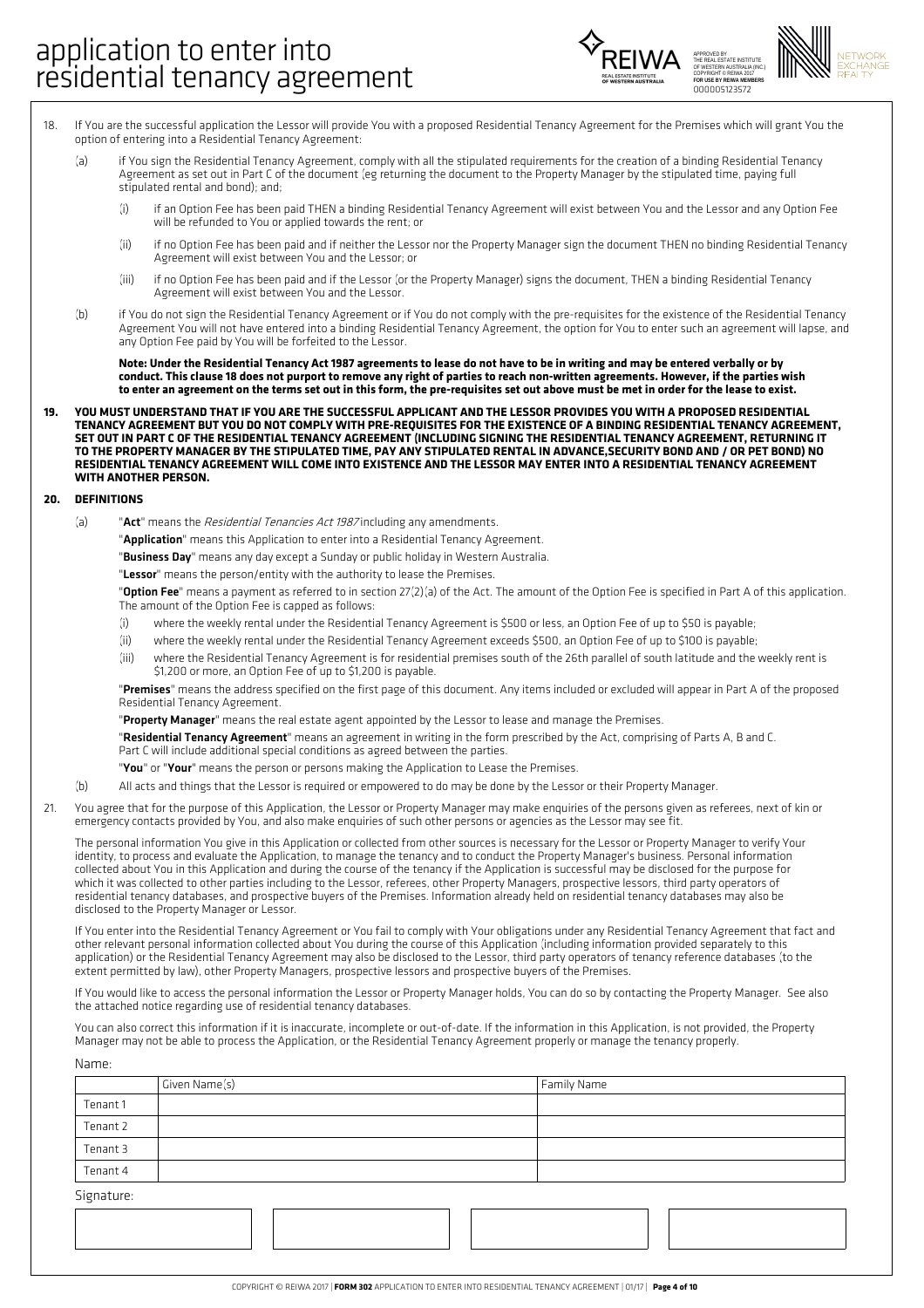

| NOTICE OF USE OF ONE OR MORE RESIDENTIAL TENANCY DATABASES |
|------------------------------------------------------------|
| Section 82C - Residential Tenancies Act 1987               |

- 1. It is the Property Manager's usual practice to use one or more residential databases for the purpose of checking an applicant's tenancy history.
- The name of each residential tenancy database the Property Manager or Lessor usually uses, or may use, for deciding whether a residential tenancy agreement should be entered into with a person are set out below: 2.
- 3. The contact details for the database operator(s) who operates the database(s) used by the PM as referred to above are as follows:
- (a) **TICA** (strike out if inapplicable)
	- (i) **Address:** PO Box 120, Concord NSW 2137
	- (ii) **Telephone:** 190 222 0346. Calls are charged \$5.45 per minute including GST (higher for mobile or pay phones)
	- (iii) **Facsimile:** (02) 9743 4844
	- (iv) **Website:** www.tica.com.au

#### (b) **National Tenancy Database** (strike out if inapplicable)

- (i) **Address:** GPO Box 13294, George Street 120, Brisbane QLD 4003
	- (ii) **Telephone:** 1300 563 826
	- (iii) **Facsimile:** (07) 3009 0619
	- (iv) **Email:** info@ntd.net.au
	- (v) **Website:** www.ntd.net.au

#### (c) **Other Databases** (if applicable)

| (i)   | Name:             |  |
|-------|-------------------|--|
| (ii)  | <b>Address:</b>   |  |
| (iii) | <b>Telephone:</b> |  |
| (iv)  | <b>Facsimile:</b> |  |
| (v)   | Email:            |  |
| (vi)  | Website:          |  |

4. The applicant may obtain information from the database operator in the following manner:

- (a) as to TICA:
	- (i) Postal and fax application forms can be downloaded from www.tica.com.au . Information regarding applicatino fees can be found on the application form;
- (b) as to the National Tenancy Database;
	- (i) A request for rental history file can be downloaded from www.ntd.net.au . A link to the form can be found under the tab "For Tenants".
	- (ii) A request for rental history may be submitted by post, fax or email.

(c) as to

(i)

NOTE: This notice is required to be given regardless of whether the Property Manager intends to conduct a search on the particular applicant.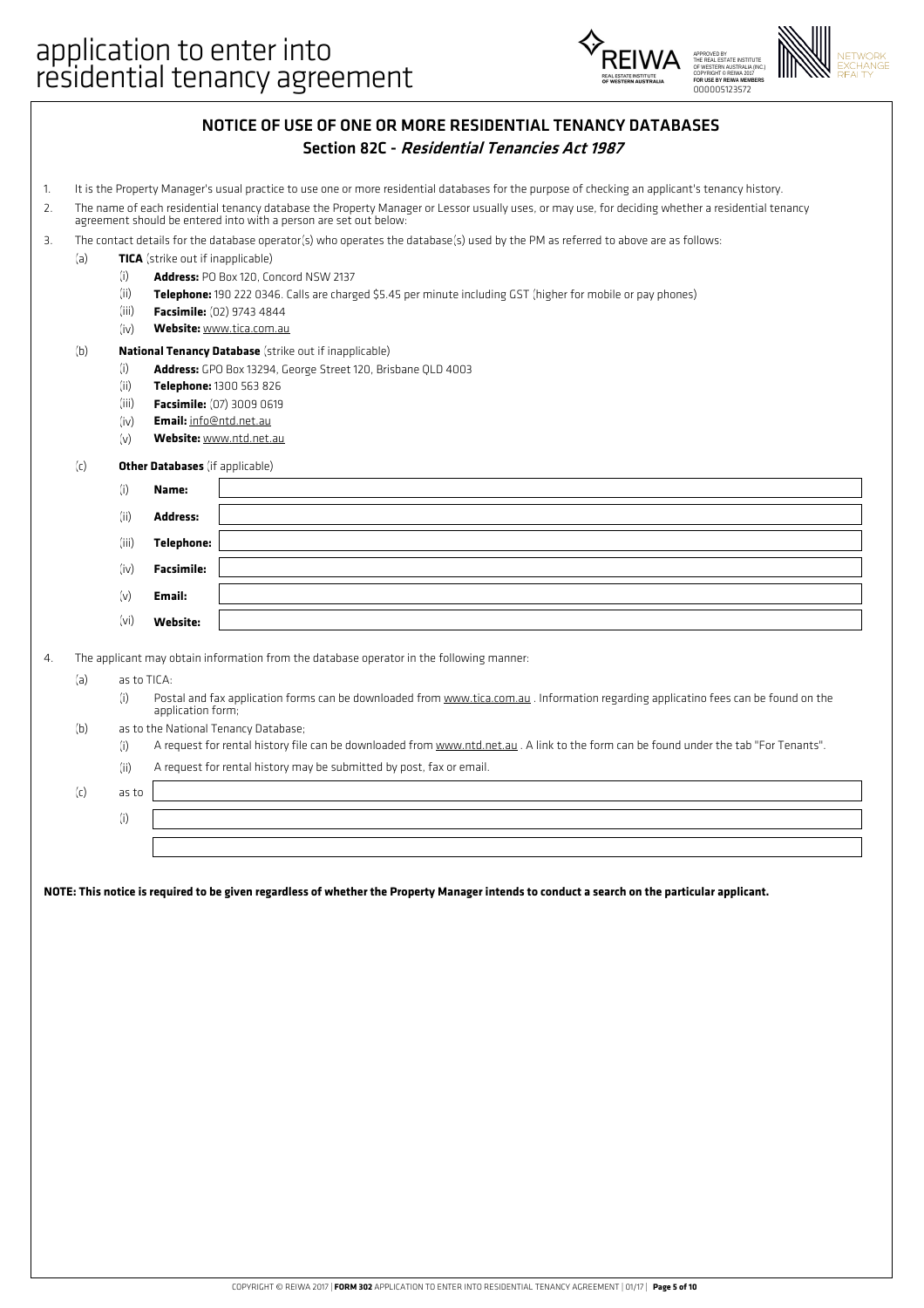# application to enter into<br>
FOREIWA





| Given Name(s) |                                           | <b>YOUR (First Person's) PARTICULARS</b>                                |       |                                                                                                                 | Family Name          |                                                             |                    |           |
|---------------|-------------------------------------------|-------------------------------------------------------------------------|-------|-----------------------------------------------------------------------------------------------------------------|----------------------|-------------------------------------------------------------|--------------------|-----------|
| Address 1     |                                           |                                                                         |       |                                                                                                                 |                      |                                                             |                    |           |
| Address 2     |                                           |                                                                         |       |                                                                                                                 |                      |                                                             |                    |           |
| Suburb        |                                           |                                                                         |       |                                                                                                                 |                      | State                                                       | Postcode           |           |
| Phone No      | Work                                      |                                                                         |       | Mobile                                                                                                          |                      | Home                                                        |                    |           |
|               |                                           |                                                                         |       |                                                                                                                 |                      |                                                             |                    |           |
| Email         |                                           |                                                                         |       |                                                                                                                 |                      |                                                             |                    |           |
| Date of Birth |                                           | Place of Birth                                                          |       |                                                                                                                 | Family Name at Birth |                                                             | Australian Citizen | Yes<br>No |
|               |                                           |                                                                         |       |                                                                                                                 |                      |                                                             |                    |           |
|               |                                           | DOCUMENTS TO CONFIRM YOUR IDENTITY                                      |       |                                                                                                                 |                      |                                                             |                    |           |
|               | Drivers Licence No                        |                                                                         | State |                                                                                                                 | Passport No          |                                                             |                    |           |
| Other ID      |                                           |                                                                         |       |                                                                                                                 |                      |                                                             |                    |           |
|               |                                           | Proof of Identification (licence number/bankcard etc)                   |       |                                                                                                                 |                      |                                                             |                    |           |
|               | Vehicle Type & Registration No            |                                                                         |       |                                                                                                                 |                      |                                                             |                    |           |
|               | Anything else to support Your Application |                                                                         |       |                                                                                                                 |                      |                                                             |                    |           |
|               |                                           |                                                                         |       |                                                                                                                 |                      |                                                             |                    |           |
|               |                                           |                                                                         |       |                                                                                                                 |                      |                                                             |                    |           |
| Smoker        | No<br>Yes                                 |                                                                         |       |                                                                                                                 |                      |                                                             |                    |           |
|               |                                           |                                                                         |       |                                                                                                                 |                      | TELEPHONE                                                   |                    |           |
|               | Personal References<br>a)<br>NAME<br>NAME |                                                                         |       |                                                                                                                 |                      | TELEPHONE                                                   |                    |           |
|               | b)                                        |                                                                         |       |                                                                                                                 |                      |                                                             |                    |           |
| (i)           |                                           | Name of current lessor or managing agent to whom rent is paid           |       |                                                                                                                 |                      |                                                             |                    |           |
|               |                                           |                                                                         |       |                                                                                                                 |                      | Phone No                                                    |                    |           |
|               | Address                                   |                                                                         |       |                                                                                                                 |                      |                                                             |                    |           |
|               | Rental Paid                               | \$                                                                      |       | Period Rented From                                                                                              |                      | $\mathsf{T}_0$                                              |                    |           |
|               | Reason for leaving                        |                                                                         |       |                                                                                                                 |                      |                                                             |                    |           |
| (ii)          | Previous address of Applicant             |                                                                         |       |                                                                                                                 |                      |                                                             |                    |           |
|               |                                           | Name of previous lessor or managing agent to whom rent was paid         |       |                                                                                                                 |                      |                                                             |                    |           |
|               |                                           |                                                                         |       |                                                                                                                 |                      | Phone No                                                    |                    |           |
|               | Address                                   |                                                                         |       |                                                                                                                 |                      |                                                             |                    |           |
|               | Rental Paid                               | \$                                                                      |       | Period Rented From                                                                                              |                      | To                                                          |                    |           |
|               | Reason for leaving                        |                                                                         |       |                                                                                                                 |                      |                                                             |                    |           |
|               |                                           |                                                                         |       |                                                                                                                 |                      |                                                             |                    |           |
| (iii)         | Occupation                                |                                                                         |       |                                                                                                                 |                      | (Note: Your Employer may be contacted to verify employment) |                    |           |
|               | Employer                                  |                                                                         |       |                                                                                                                 |                      | Phone No                                                    |                    |           |
|               | Period of Employment                      |                                                                         |       |                                                                                                                 |                      | Wage<br>\$                                                  |                    |           |
|               |                                           | If less than 12 months, name and address of previous employer           |       |                                                                                                                 |                      |                                                             |                    |           |
|               |                                           |                                                                         |       |                                                                                                                 |                      |                                                             |                    |           |
|               | Explanation if no employment:             |                                                                         |       |                                                                                                                 |                      |                                                             |                    |           |
|               |                                           |                                                                         |       |                                                                                                                 |                      |                                                             |                    |           |
| (iv)          |                                           |                                                                         |       |                                                                                                                 |                      |                                                             |                    |           |
|               |                                           | Next of Kin (Note: These people may be contacted to verify particulars) |       |                                                                                                                 |                      |                                                             |                    |           |
|               | First Next of Kin                         | NAME                                                                    |       |                                                                                                                 |                      | TELEPHONE                                                   |                    |           |
|               |                                           | ADDRESS                                                                 |       |                                                                                                                 |                      |                                                             |                    |           |
|               | Second Next of Kin                        | NAME                                                                    |       |                                                                                                                 |                      | TELEPHONE                                                   |                    |           |
|               |                                           | ADDRESS                                                                 |       |                                                                                                                 |                      |                                                             |                    |           |
|               |                                           |                                                                         |       | Emergency Contact (name and address and telephone) [Note: These people may be contacted to verify particulars.] |                      |                                                             |                    |           |
|               |                                           |                                                                         |       |                                                                                                                 |                      |                                                             |                    |           |
|               | First Contact                             | NAME                                                                    |       |                                                                                                                 |                      | TELEPHONE                                                   |                    |           |
|               |                                           | ADDRESS                                                                 |       |                                                                                                                 |                      |                                                             |                    |           |
|               | Second Contact                            | NAME                                                                    |       |                                                                                                                 |                      | TELEPHONE                                                   |                    |           |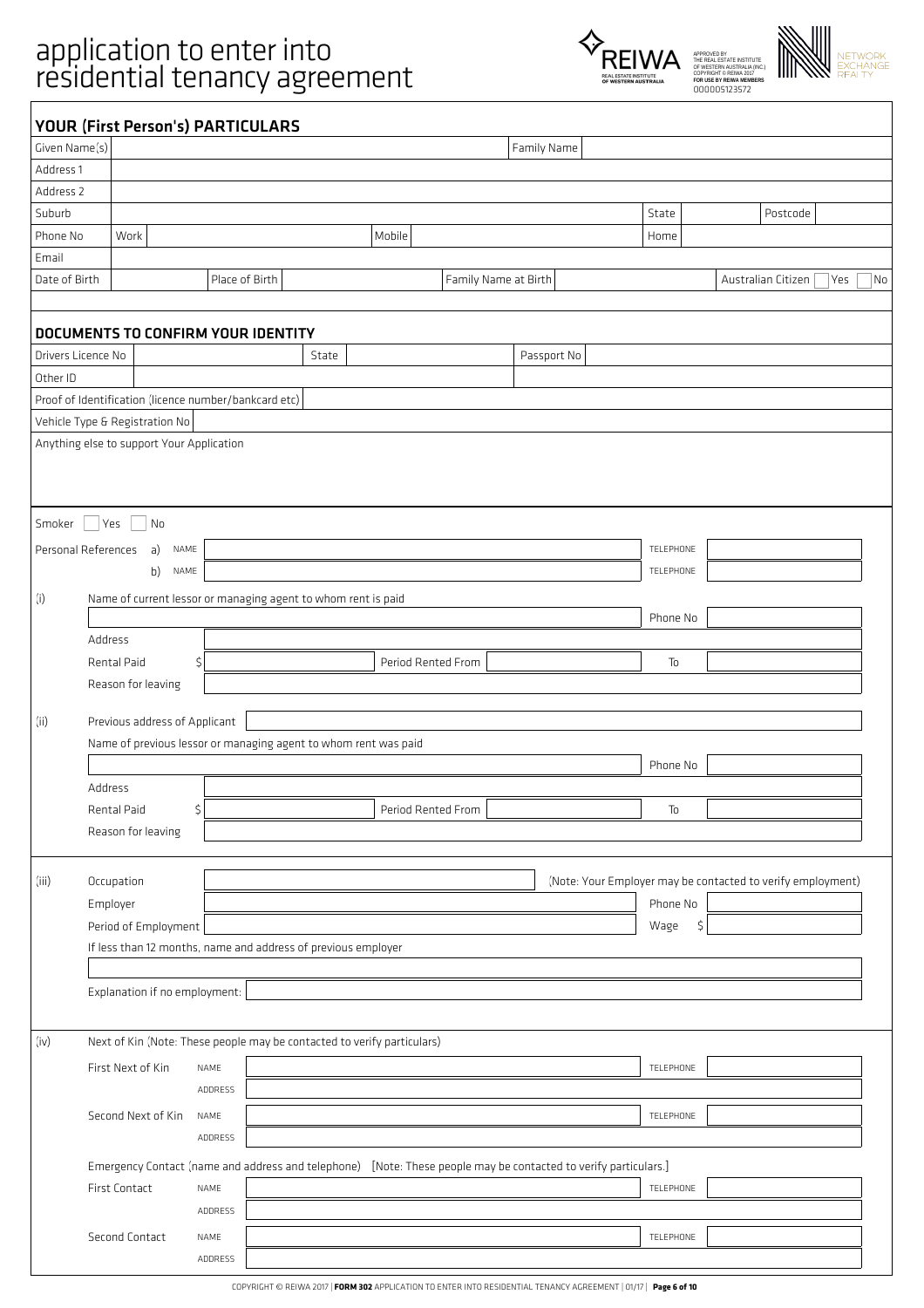# application to enter into<br>
FOREIWA





|                      |                                           | <b>YOUR (Second Person's) PARTICULARS</b>                               |       |                    |                      |                                                                                                                 |           |                                                             |     |    |
|----------------------|-------------------------------------------|-------------------------------------------------------------------------|-------|--------------------|----------------------|-----------------------------------------------------------------------------------------------------------------|-----------|-------------------------------------------------------------|-----|----|
| Given Name(s)        |                                           |                                                                         |       |                    |                      | Family Name                                                                                                     |           |                                                             |     |    |
| Address 1            |                                           |                                                                         |       |                    |                      |                                                                                                                 |           |                                                             |     |    |
| Address <sub>2</sub> |                                           |                                                                         |       |                    |                      |                                                                                                                 |           |                                                             |     |    |
| Suburb               |                                           |                                                                         |       |                    |                      |                                                                                                                 | State     | Postcode                                                    |     |    |
| Phone No             | Work                                      |                                                                         |       | Mobile             |                      |                                                                                                                 | Home      |                                                             |     |    |
| Email                |                                           |                                                                         |       |                    |                      |                                                                                                                 |           |                                                             |     |    |
| Date of Birth        |                                           | Place of Birth                                                          |       |                    | Family Name at Birth |                                                                                                                 |           | Australian Citizen                                          | Yes | No |
|                      |                                           |                                                                         |       |                    |                      |                                                                                                                 |           |                                                             |     |    |
|                      |                                           | DOCUMENTS TO CONFIRM YOUR IDENTITY                                      |       |                    |                      |                                                                                                                 |           |                                                             |     |    |
| Drivers Licence No   |                                           |                                                                         | State |                    |                      | Passport No                                                                                                     |           |                                                             |     |    |
| Other ID             |                                           |                                                                         |       |                    |                      |                                                                                                                 |           |                                                             |     |    |
|                      |                                           | Proof of Identification (licence number/bankcard etc)                   |       |                    |                      |                                                                                                                 |           |                                                             |     |    |
|                      | Vehicle Type & Registration No            |                                                                         |       |                    |                      |                                                                                                                 |           |                                                             |     |    |
|                      | Anything else to support Your Application |                                                                         |       |                    |                      |                                                                                                                 |           |                                                             |     |    |
|                      |                                           |                                                                         |       |                    |                      |                                                                                                                 |           |                                                             |     |    |
|                      |                                           |                                                                         |       |                    |                      |                                                                                                                 |           |                                                             |     |    |
| Smoker               | <b>Yes</b><br>$\parallel$<br>No           |                                                                         |       |                    |                      |                                                                                                                 |           |                                                             |     |    |
| Personal References  | a)<br>NAME                                |                                                                         |       |                    |                      |                                                                                                                 | TELEPHONE |                                                             |     |    |
|                      | NAME                                      |                                                                         |       |                    |                      |                                                                                                                 | TELEPHONE |                                                             |     |    |
|                      | b)                                        |                                                                         |       |                    |                      |                                                                                                                 |           |                                                             |     |    |
| (i)                  |                                           | Name of current lessor or managing agent to whom rent is paid           |       |                    |                      |                                                                                                                 |           |                                                             |     |    |
|                      |                                           |                                                                         |       |                    |                      |                                                                                                                 | Phone No  |                                                             |     |    |
|                      | Address                                   |                                                                         |       |                    |                      |                                                                                                                 |           |                                                             |     |    |
|                      | Rental Paid                               | \$                                                                      |       | Period Rented From |                      |                                                                                                                 | To        |                                                             |     |    |
|                      | Reason for leaving                        |                                                                         |       |                    |                      |                                                                                                                 |           |                                                             |     |    |
| (ii)                 | Previous address of Applicant             |                                                                         |       |                    |                      |                                                                                                                 |           |                                                             |     |    |
|                      |                                           | Name of previous lessor or managing agent to whom rent was paid         |       |                    |                      |                                                                                                                 |           |                                                             |     |    |
|                      |                                           |                                                                         |       |                    |                      |                                                                                                                 | Phone No  |                                                             |     |    |
|                      | Address                                   |                                                                         |       |                    |                      |                                                                                                                 |           |                                                             |     |    |
|                      | Rental Paid                               | \$                                                                      |       | Period Rented From |                      |                                                                                                                 | To        |                                                             |     |    |
|                      | Reason for leaving                        |                                                                         |       |                    |                      |                                                                                                                 |           |                                                             |     |    |
|                      |                                           |                                                                         |       |                    |                      |                                                                                                                 |           |                                                             |     |    |
| (iii)                | Occupation                                |                                                                         |       |                    |                      |                                                                                                                 |           | (Note: Your Employer may be contacted to verify employment) |     |    |
|                      | Employer                                  |                                                                         |       |                    |                      |                                                                                                                 | Phone No  |                                                             |     |    |
|                      | Period of Employment                      |                                                                         |       |                    |                      |                                                                                                                 | Wage      | \$                                                          |     |    |
|                      |                                           | If less than 12 months, name and address of previous employer           |       |                    |                      |                                                                                                                 |           |                                                             |     |    |
|                      |                                           |                                                                         |       |                    |                      |                                                                                                                 |           |                                                             |     |    |
|                      | Explanation if no employment:             |                                                                         |       |                    |                      |                                                                                                                 |           |                                                             |     |    |
|                      |                                           |                                                                         |       |                    |                      |                                                                                                                 |           |                                                             |     |    |
| (iv)                 |                                           | Next of Kin (Note: These people may be contacted to verify particulars) |       |                    |                      |                                                                                                                 |           |                                                             |     |    |
|                      |                                           |                                                                         |       |                    |                      |                                                                                                                 |           |                                                             |     |    |
|                      | First Next of Kin                         | NAME                                                                    |       |                    |                      |                                                                                                                 | TELEPHONE |                                                             |     |    |
|                      |                                           | ADDRESS                                                                 |       |                    |                      |                                                                                                                 |           |                                                             |     |    |
|                      | Second Next of Kin                        | NAME                                                                    |       |                    |                      |                                                                                                                 | TELEPHONE |                                                             |     |    |
|                      |                                           | ADDRESS                                                                 |       |                    |                      |                                                                                                                 |           |                                                             |     |    |
|                      |                                           |                                                                         |       |                    |                      | Emergency Contact (name and address and telephone) [Note: These people may be contacted to verify particulars.] |           |                                                             |     |    |
|                      | First Contact                             | NAME                                                                    |       |                    |                      |                                                                                                                 | TELEPHONE |                                                             |     |    |
|                      |                                           | ADDRESS                                                                 |       |                    |                      |                                                                                                                 |           |                                                             |     |    |
|                      | Second Contact                            | NAME                                                                    |       |                    |                      |                                                                                                                 | TELEPHONE |                                                             |     |    |
|                      |                                           | ADDRESS                                                                 |       |                    |                      |                                                                                                                 |           |                                                             |     |    |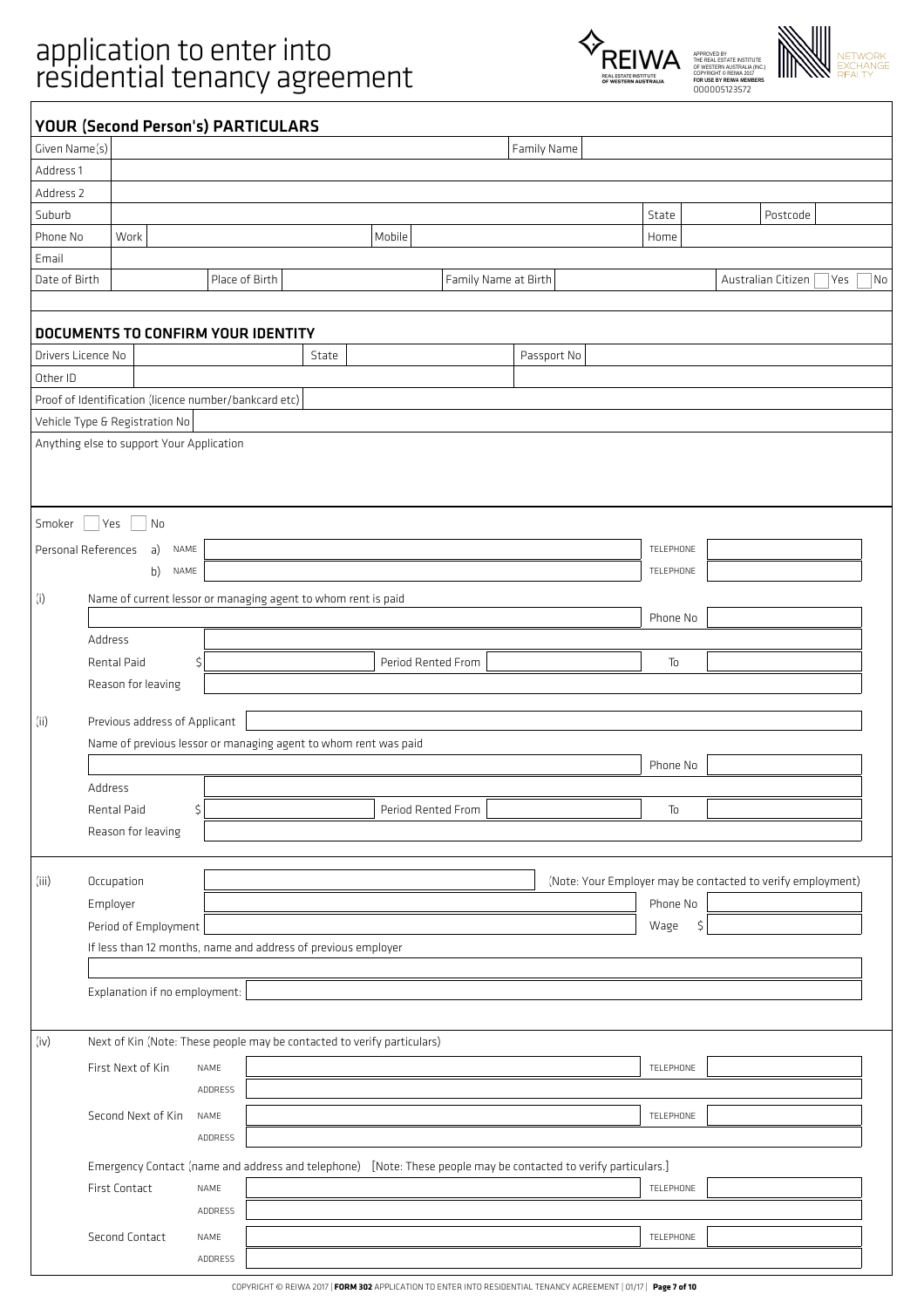



|                    | <b>YOUR (Third Person's) PARTICULARS</b>              |                |                                                                                                                 |                      |             |           |                                                             |    |
|--------------------|-------------------------------------------------------|----------------|-----------------------------------------------------------------------------------------------------------------|----------------------|-------------|-----------|-------------------------------------------------------------|----|
| Given Name(s)      |                                                       |                |                                                                                                                 |                      | Family Name |           |                                                             |    |
| Address 1          |                                                       |                |                                                                                                                 |                      |             |           |                                                             |    |
| Address 2          |                                                       |                |                                                                                                                 |                      |             |           |                                                             |    |
| Suburb             |                                                       |                |                                                                                                                 |                      |             | State     | Postcode                                                    |    |
| Phone No           | Work                                                  |                | Mobile                                                                                                          |                      |             | Home      |                                                             |    |
| Email              |                                                       |                |                                                                                                                 |                      |             |           |                                                             |    |
| Date of Birth      |                                                       | Place of Birth |                                                                                                                 | Family Name at Birth |             |           | Australian Citizen<br>Yes                                   | No |
|                    | DOCUMENTS TO CONFIRM YOUR IDENTITY                    |                |                                                                                                                 |                      |             |           |                                                             |    |
| Drivers Licence No |                                                       |                | State                                                                                                           |                      | Passport No |           |                                                             |    |
| Other ID           |                                                       |                |                                                                                                                 |                      |             |           |                                                             |    |
|                    | Proof of Identification (licence number/bankcard etc) |                |                                                                                                                 |                      |             |           |                                                             |    |
|                    | Vehicle Type & Registration No                        |                |                                                                                                                 |                      |             |           |                                                             |    |
|                    | Anything else to support Your Application             |                |                                                                                                                 |                      |             |           |                                                             |    |
|                    |                                                       |                |                                                                                                                 |                      |             |           |                                                             |    |
|                    |                                                       |                |                                                                                                                 |                      |             |           |                                                             |    |
| Smoker             | <b>Yes</b><br>No                                      |                |                                                                                                                 |                      |             |           |                                                             |    |
|                    | Personal References<br>a)<br>NAME                     |                |                                                                                                                 |                      |             | TELEPHONE |                                                             |    |
|                    | b)<br>NAME                                            |                |                                                                                                                 |                      |             | TELEPHONE |                                                             |    |
| (i)                |                                                       |                | Name of current lessor or managing agent to whom rent is paid                                                   |                      |             |           |                                                             |    |
|                    |                                                       |                |                                                                                                                 |                      |             | Phone No  |                                                             |    |
|                    | Address                                               |                |                                                                                                                 |                      |             |           |                                                             |    |
|                    | Rental Paid                                           | $\zeta$        | Period Rented From                                                                                              |                      |             | To        |                                                             |    |
|                    | Reason for leaving                                    |                |                                                                                                                 |                      |             |           |                                                             |    |
|                    |                                                       |                |                                                                                                                 |                      |             |           |                                                             |    |
| (ii)               | Previous address of Applicant                         |                |                                                                                                                 |                      |             |           |                                                             |    |
|                    |                                                       |                | Name of previous lessor or managing agent to whom rent was paid                                                 |                      |             |           |                                                             |    |
|                    |                                                       |                |                                                                                                                 |                      |             | Phone No  |                                                             |    |
|                    | Address                                               |                |                                                                                                                 |                      |             |           |                                                             |    |
|                    | Rental Paid                                           | \$             | Period Rented From                                                                                              |                      |             | To        |                                                             |    |
|                    | Reason for leaving                                    |                |                                                                                                                 |                      |             |           |                                                             |    |
|                    |                                                       |                |                                                                                                                 |                      |             |           |                                                             |    |
| (iii)              | Occupation                                            |                |                                                                                                                 |                      |             |           | (Note: Your Employer may be contacted to verify employment) |    |
|                    | Employer                                              |                |                                                                                                                 |                      |             | Phone No  |                                                             |    |
|                    | Period of Employment                                  |                |                                                                                                                 |                      |             | Wage      | \$                                                          |    |
|                    |                                                       |                | If less than 12 months, name and address of previous employer                                                   |                      |             |           |                                                             |    |
|                    | Explanation if no employment:                         |                |                                                                                                                 |                      |             |           |                                                             |    |
|                    |                                                       |                |                                                                                                                 |                      |             |           |                                                             |    |
| (iv)               |                                                       |                | Next of Kin (Note: These people may be contacted to verify particulars)                                         |                      |             |           |                                                             |    |
|                    |                                                       |                |                                                                                                                 |                      |             |           |                                                             |    |
|                    | First Next of Kin                                     | NAME           |                                                                                                                 |                      |             | TELEPHONE |                                                             |    |
|                    |                                                       | ADDRESS        |                                                                                                                 |                      |             |           |                                                             |    |
|                    | Second Next of Kin                                    | NAME           |                                                                                                                 |                      |             | TELEPHONE |                                                             |    |
|                    |                                                       | ADDRESS        |                                                                                                                 |                      |             |           |                                                             |    |
|                    |                                                       |                | Emergency Contact (name and address and telephone) [Note: These people may be contacted to verify particulars.] |                      |             |           |                                                             |    |
|                    | First Contact                                         | NAME           |                                                                                                                 |                      |             | TELEPHONE |                                                             |    |
|                    |                                                       | ADDRESS        |                                                                                                                 |                      |             |           |                                                             |    |
|                    | Second Contact                                        | NAME           |                                                                                                                 |                      |             | TELEPHONE |                                                             |    |
|                    |                                                       | ADDRESS        |                                                                                                                 |                      |             |           |                                                             |    |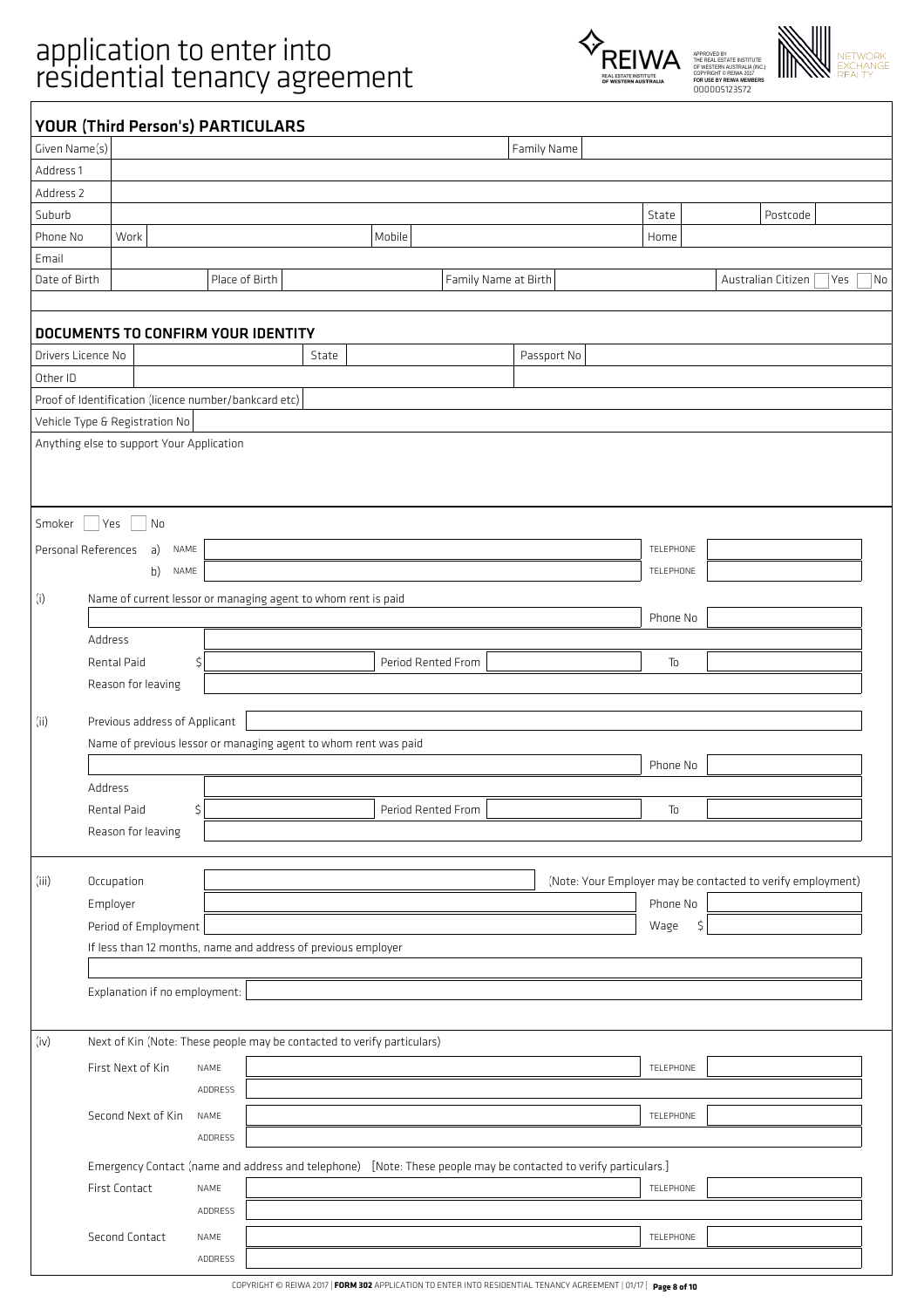



| Given Name(s)          | YOUR (Fourth Person's) PARTICULARS                                      |                |       |                                                                                                                 | Family Name          |            |                                                             |           |
|------------------------|-------------------------------------------------------------------------|----------------|-------|-----------------------------------------------------------------------------------------------------------------|----------------------|------------|-------------------------------------------------------------|-----------|
| Address 1              |                                                                         |                |       |                                                                                                                 |                      |            |                                                             |           |
| Address 2              |                                                                         |                |       |                                                                                                                 |                      |            |                                                             |           |
| Suburb                 |                                                                         |                |       |                                                                                                                 |                      | State      | Postcode                                                    |           |
|                        | Work                                                                    |                |       |                                                                                                                 |                      |            |                                                             |           |
| Phone No               |                                                                         |                |       | Mobile                                                                                                          |                      | Home       |                                                             |           |
| Email<br>Date of Birth |                                                                         |                |       |                                                                                                                 |                      |            |                                                             |           |
|                        |                                                                         | Place of Birth |       |                                                                                                                 | Family Name at Birth |            | Australian Citizen                                          | Yes<br>No |
|                        |                                                                         |                |       |                                                                                                                 |                      |            |                                                             |           |
|                        | <b>DOCUMENTS TO CONFIRM YOUR IDENTITY</b>                               |                |       |                                                                                                                 |                      |            |                                                             |           |
| Drivers Licence No     |                                                                         |                | State |                                                                                                                 | Passport No          |            |                                                             |           |
| Other ID               |                                                                         |                |       |                                                                                                                 |                      |            |                                                             |           |
|                        | Proof of Identification (licence number/bankcard etc)                   |                |       |                                                                                                                 |                      |            |                                                             |           |
|                        | Vehicle Type & Registration No                                          |                |       |                                                                                                                 |                      |            |                                                             |           |
|                        | Anything else to support Your Application                               |                |       |                                                                                                                 |                      |            |                                                             |           |
|                        |                                                                         |                |       |                                                                                                                 |                      |            |                                                             |           |
|                        |                                                                         |                |       |                                                                                                                 |                      |            |                                                             |           |
| Smoker                 | Yes<br>No                                                               |                |       |                                                                                                                 |                      |            |                                                             |           |
|                        |                                                                         |                |       |                                                                                                                 |                      |            |                                                             |           |
|                        | a)<br>Personal References<br>NAME                                       |                |       |                                                                                                                 |                      | TELEPHONE  |                                                             |           |
|                        | b)<br>NAME                                                              |                |       |                                                                                                                 |                      | TELEPHONE  |                                                             |           |
|                        | Name of current lessor or managing agent to whom rent is paid           |                |       |                                                                                                                 |                      |            |                                                             |           |
|                        |                                                                         |                |       |                                                                                                                 |                      | Phone No   |                                                             |           |
|                        | Address                                                                 |                |       |                                                                                                                 |                      |            |                                                             |           |
|                        | Rental Paid                                                             | \$             |       | Period Rented From                                                                                              |                      | To         |                                                             |           |
|                        | Reason for leaving                                                      |                |       |                                                                                                                 |                      |            |                                                             |           |
| (ii)                   | Previous address of Applicant                                           |                |       |                                                                                                                 |                      |            |                                                             |           |
|                        |                                                                         |                |       |                                                                                                                 |                      |            |                                                             |           |
|                        | Name of previous lessor or managing agent to whom rent was paid         |                |       |                                                                                                                 |                      |            |                                                             |           |
|                        |                                                                         |                |       |                                                                                                                 |                      | Phone No   |                                                             |           |
|                        | Address                                                                 |                |       |                                                                                                                 |                      |            |                                                             |           |
|                        | Rental Paid                                                             | \$             |       | Period Rented From                                                                                              |                      | To         |                                                             |           |
|                        | Reason for leaving                                                      |                |       |                                                                                                                 |                      |            |                                                             |           |
|                        |                                                                         |                |       |                                                                                                                 |                      |            |                                                             |           |
| (iii)                  | Occupation                                                              |                |       |                                                                                                                 |                      |            | (Note: Your Employer may be contacted to verify employment) |           |
|                        | Employer                                                                |                |       |                                                                                                                 |                      | Phone No   |                                                             |           |
|                        | Period of Employment                                                    |                |       |                                                                                                                 |                      | Wage<br>\$ |                                                             |           |
|                        | If less than 12 months, name and address of previous employer           |                |       |                                                                                                                 |                      |            |                                                             |           |
|                        |                                                                         |                |       |                                                                                                                 |                      |            |                                                             |           |
|                        | Explanation if no employment:                                           |                |       |                                                                                                                 |                      |            |                                                             |           |
|                        |                                                                         |                |       |                                                                                                                 |                      |            |                                                             |           |
| (iv)                   | Next of Kin (Note: These people may be contacted to verify particulars) |                |       |                                                                                                                 |                      |            |                                                             |           |
|                        | First Next of Kin                                                       | NAME           |       |                                                                                                                 |                      | TELEPHONE  |                                                             |           |
|                        |                                                                         | ADDRESS        |       |                                                                                                                 |                      |            |                                                             |           |
|                        |                                                                         |                |       |                                                                                                                 |                      |            |                                                             |           |
|                        | Second Next of Kin                                                      | NAME           |       |                                                                                                                 |                      | TELEPHONE  |                                                             |           |
|                        |                                                                         | ADDRESS        |       |                                                                                                                 |                      |            |                                                             |           |
|                        |                                                                         |                |       | Emergency Contact (name and address and telephone) [Note: These people may be contacted to verify particulars.] |                      |            |                                                             |           |
|                        | First Contact                                                           | NAME           |       |                                                                                                                 |                      | TELEPHONE  |                                                             |           |
|                        |                                                                         | ADDRESS        |       |                                                                                                                 |                      |            |                                                             |           |
|                        | Second Contact                                                          | NAME           |       |                                                                                                                 |                      | TELEPHONE  |                                                             |           |
|                        |                                                                         | ADDRESS        |       |                                                                                                                 |                      |            |                                                             |           |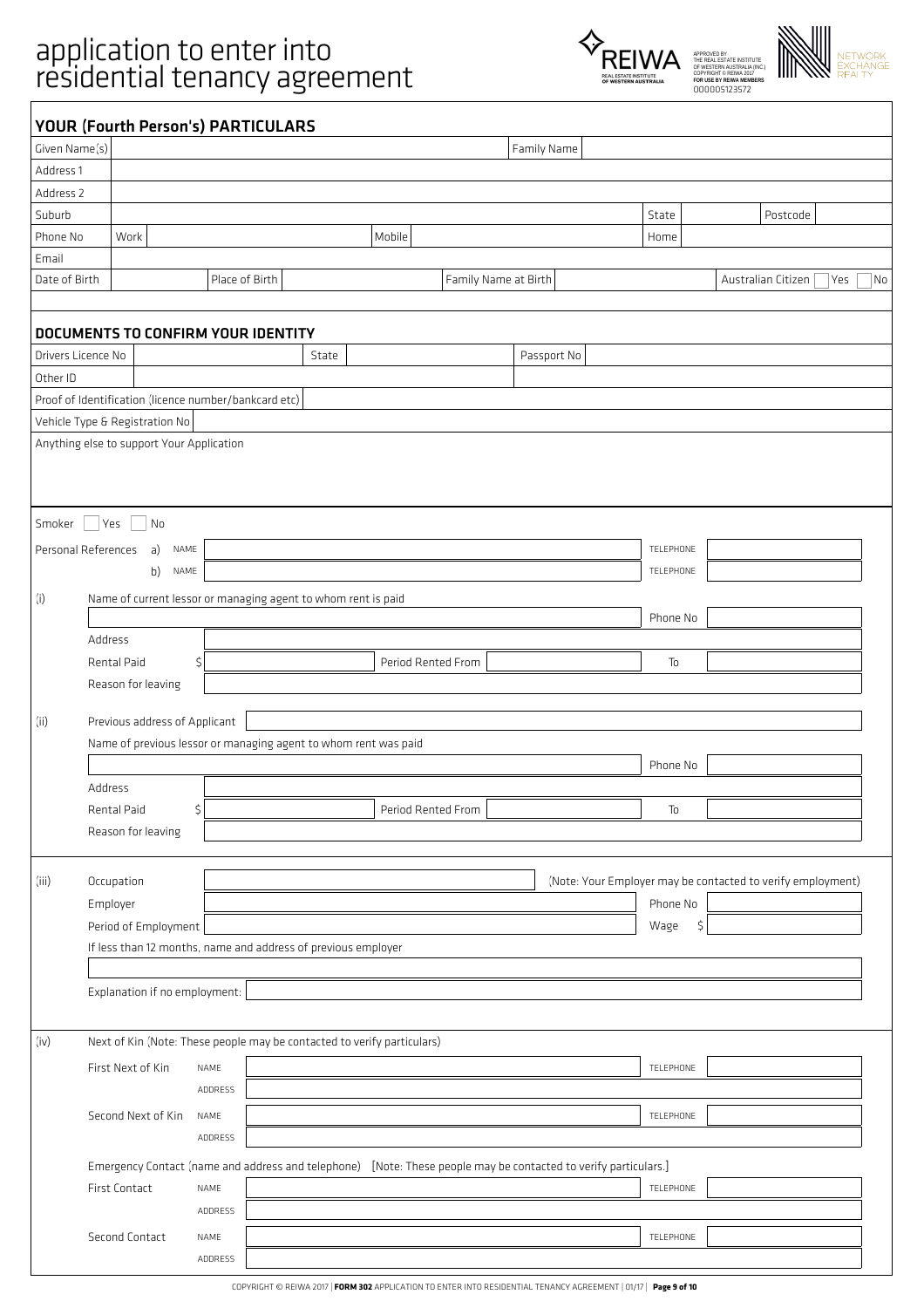



| By Signing this document You are making an application to enter into a Residential Tenancy Agreement in relation to the Premises.<br>Your Application may or may not be successful. |      |  |  |  |
|-------------------------------------------------------------------------------------------------------------------------------------------------------------------------------------|------|--|--|--|
| Your Signature ( First Person )                                                                                                                                                     | Date |  |  |  |
| Your Signature (Second Person)                                                                                                                                                      | Date |  |  |  |
| Your Signature ( Third Person )                                                                                                                                                     | Date |  |  |  |
| Your Signature (Fourth Person)                                                                                                                                                      | Date |  |  |  |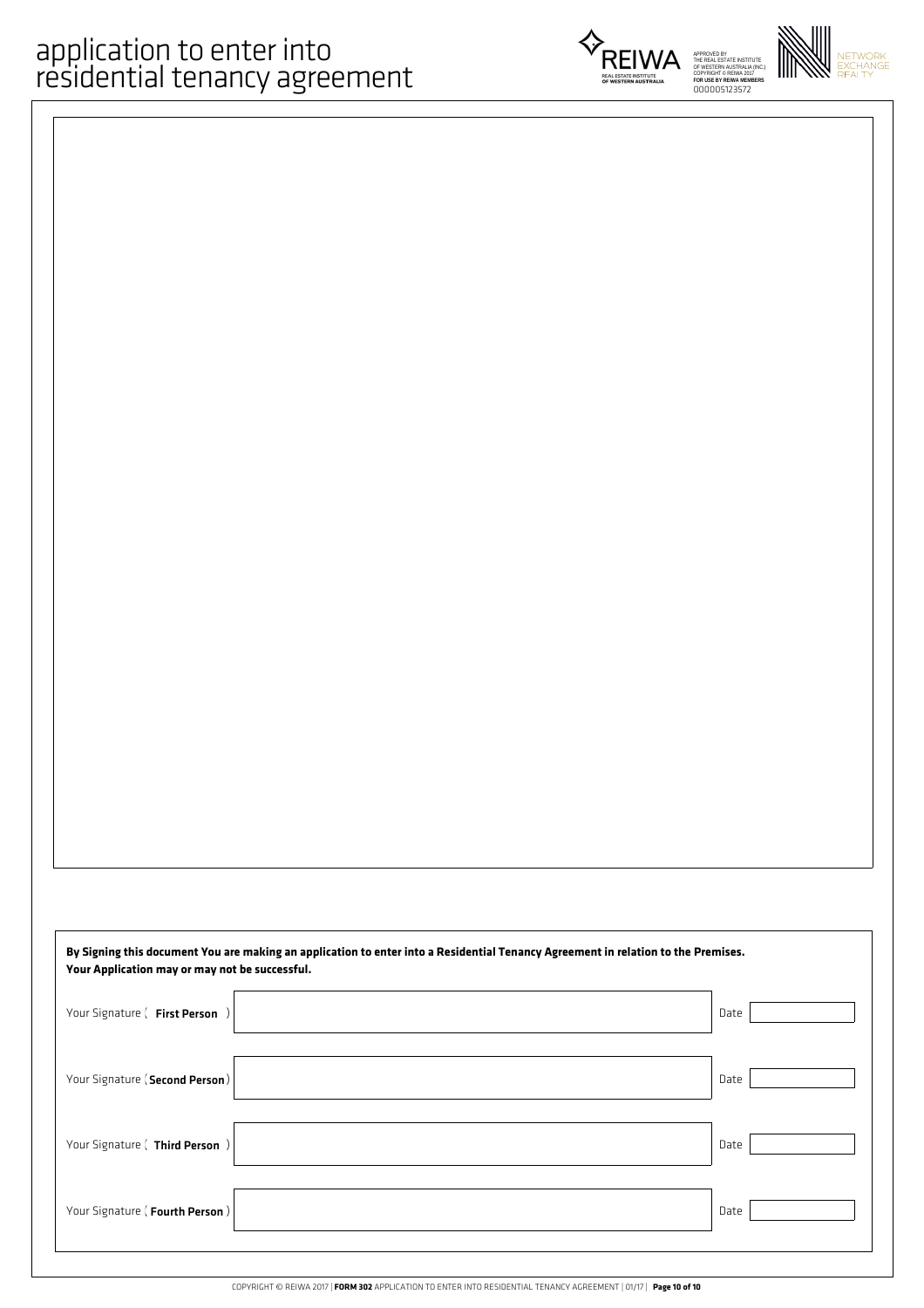

### **NETWORK EXCHANGE REALTY - RENTAL APPLICATION**

When applying for one of our rental properties please take careful note of the following important requirements:

#### • **DETAIL:**

Please complete the application in as much detail as possible. Supplying correct names and referees, current contact numbers and any alternative numbers will assist us with prompt processing of your application.

#### • **IDENTIFICATION:**

Please supply us with 100 Points of ID. If you are unable to make copies, please bring the originals with you into our office and we will assist you in making copies. Please find on the second page of this document information on providing 100 Points of ID.

#### • **DEPOSIT:**

We do not ask for an option fee unless the rent exceeds \$1,200.00 per week; then an amount of \$1200 is required with your application. Please discuss this with us prior to payment.

#### • **PROOF OF INCOME:**

Please include 3 copies of recent pay slips and bank statements to verify your income. This will speed up the processing of your application, as most financial institutions/employers are not authorised to give out these details. Your details/documents will be kept strictly confidential and will become the property of Pure Leasing Central, unless otherwise requested.

#### • **PROCESSING:**

When completed correctly (with relevant documentation attached) your application should be processed within 24 hours. Whilst we make every effort to finish processing within this time, delays are inevitable. We appreciate your patience.

#### • **IF ACCEPTED:**

Once the application is accepted we do require you to sign the tenancy documents within 24 hours. The lease agreement will outline the move-in costs of the security bond and upfront rent.

#### **BOND** - equal to 4 weeks' rent **RENT IN ADVANCE** - equal to 2 weeks' rent

The above amounts must be paid in full via EFT in accordance with the timing requirements outlined in the lease agreement.

Should you require information regarding your application please contact our office on 9388 3335 or 0404 042 778 and we will be happy to assist you.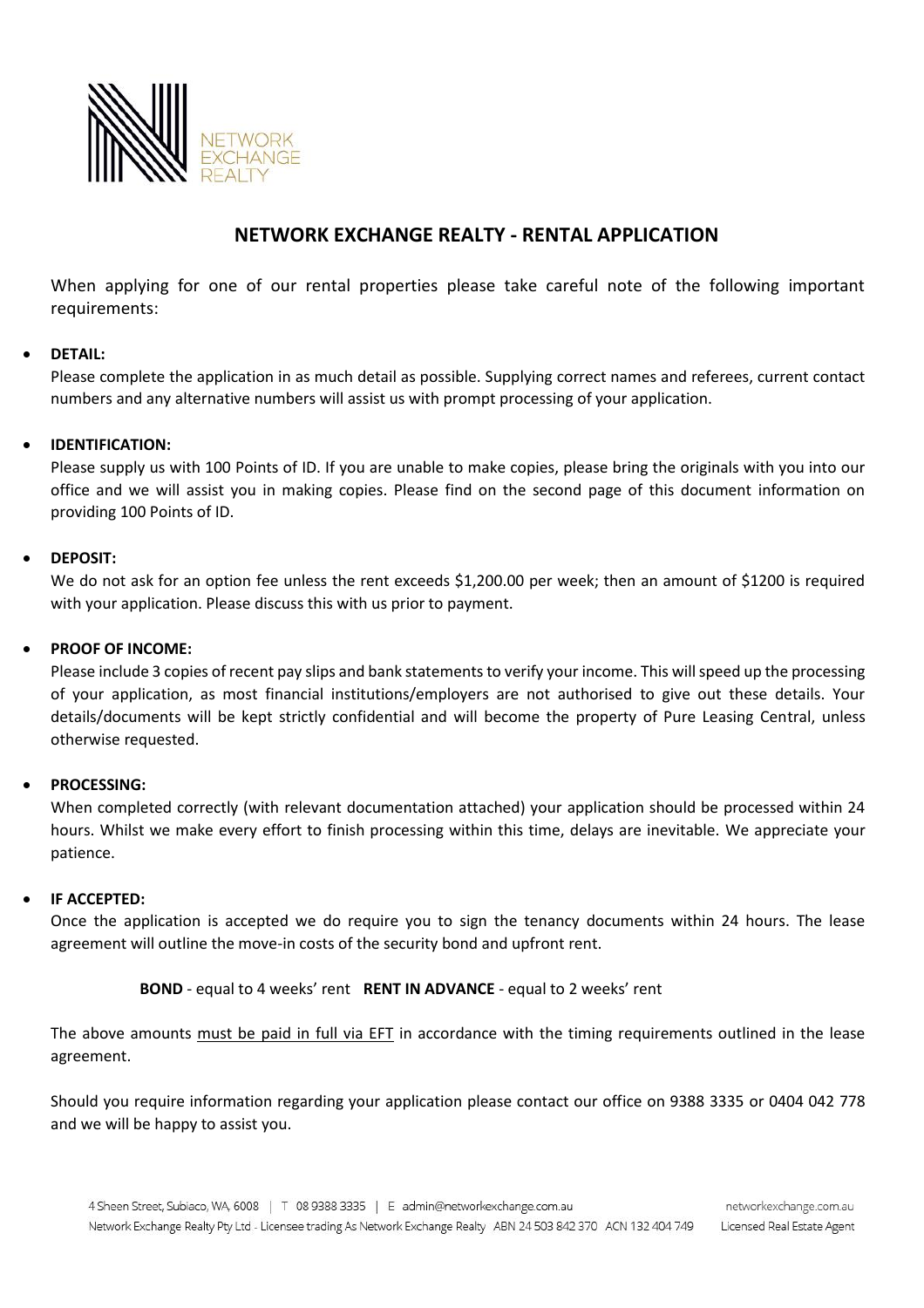

## **HOW TO OBTAIN 100 POINTS OF IDENTIFICATION**

| <b>Primary Document</b>                                                                                | <b>Birth Certificate or Extract</b>                                                                                                                                                                                             | 70 Points                                                       |
|--------------------------------------------------------------------------------------------------------|---------------------------------------------------------------------------------------------------------------------------------------------------------------------------------------------------------------------------------|-----------------------------------------------------------------|
|                                                                                                        | Citizenship Certificate                                                                                                                                                                                                         |                                                                 |
|                                                                                                        | <b>International Travel Document</b>                                                                                                                                                                                            |                                                                 |
|                                                                                                        | Current passport                                                                                                                                                                                                                |                                                                 |
|                                                                                                        | Expired passport which has not been cancelled and was current in                                                                                                                                                                |                                                                 |
|                                                                                                        | the preceding two years                                                                                                                                                                                                         |                                                                 |
| Name of person verified from one<br>of the following (but only where<br>photograph or signature can be | Licence or permit issued by the Commonwealth, State or Territory<br>(e.g. Australian Driver's Licence)                                                                                                                          | 40 Points for the first<br>document in this<br>category         |
| matched)                                                                                               | Identification card issued to a public employee                                                                                                                                                                                 |                                                                 |
|                                                                                                        | Identification card issued by the Commonwealth, State or<br>Territory as evidence of the person's entitlement to financial<br>benefit<br>Identification card issued to a student at a tertiary education<br>institution         | 25 Points for<br>additional<br>document/s from<br>this category |
| Name and address of person<br>verified from any of the following                                       | A current employer, or a previous employer within the last two<br>years<br>A rating authority (e.g. land rates)<br>Credit Reference Association of Australia (subject to the Privacy<br>Act 1988)<br>Land Titles Office Records | 35 Points                                                       |
| Name, address and telephone                                                                            | By reference to the latest telephone directory published by Telstra                                                                                                                                                             | 25 Points                                                       |
| number verified                                                                                        | or by advice provided by Telstra                                                                                                                                                                                                |                                                                 |
|                                                                                                        | By telephone contact with the signatory on that telephone<br>number                                                                                                                                                             |                                                                 |
| Name of person verified from any<br>other secondary identification<br>document                         | E.g. marriage certificate (for maiden name only), credit card,<br>council rates, telephone account, foreign driver's licence,<br>Medicare card, etc.                                                                            | 25 Points                                                       |
|                                                                                                        | Note: more than one document may be counted, but points<br>scored from a source may be counted only once.                                                                                                                       |                                                                 |
|                                                                                                        | E.g. if MasterCard and Visa Card issued from same financial<br>institution, only one may be counted.                                                                                                                            |                                                                 |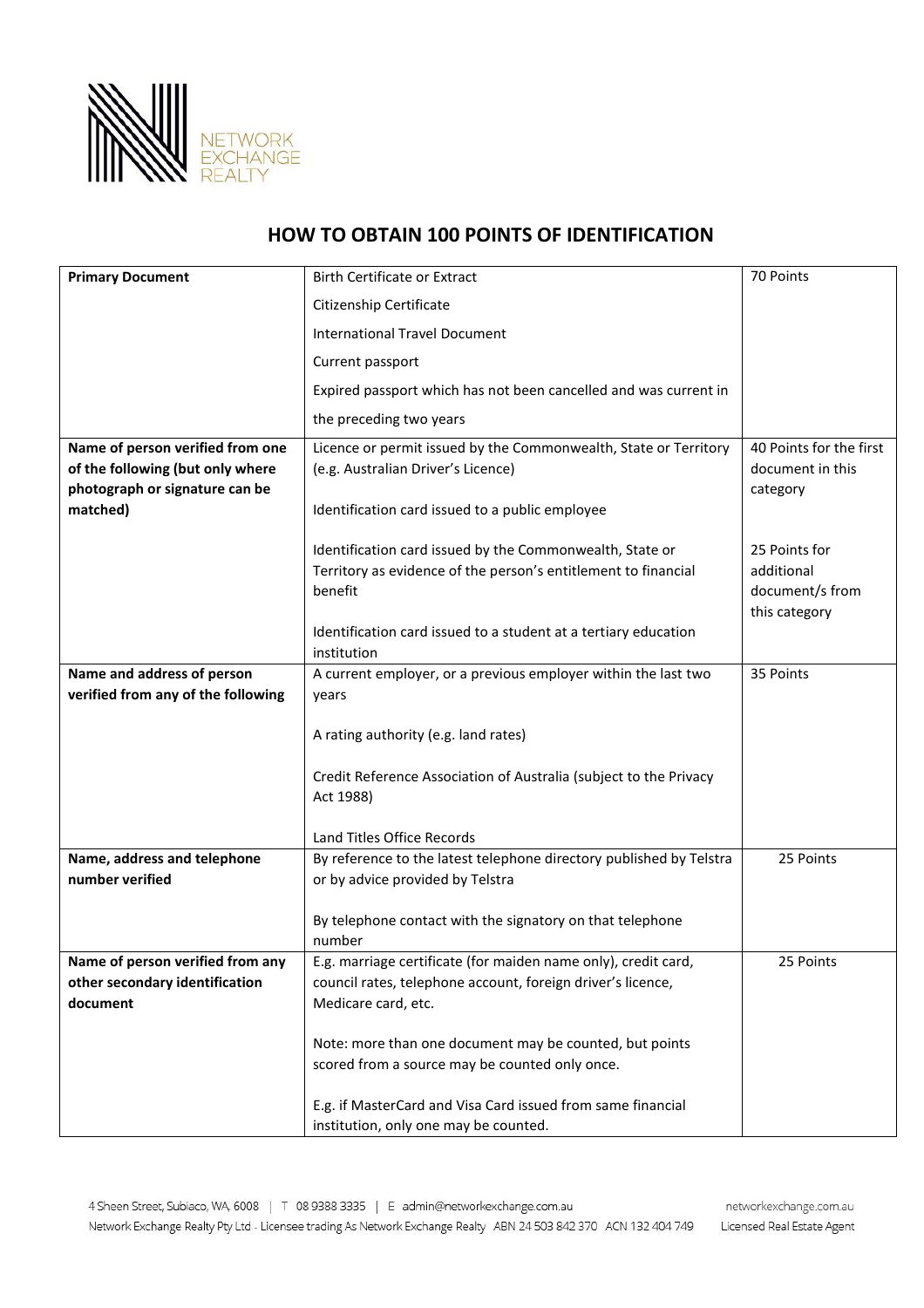

### **CHECKLIST – INFORMATION REQUIRED WITH RESIDENTIAL TENANCY AGREEMENT APPLICATION**

**IMPORTANT INFORMATION -** Hours for submitting applications: Monday to Friday, 9.00am to 4.30pm. Everyone over 18 years wanting to reside in the property must complete a Residential Tenancy Application. When submitting your rental application, complete all details in FULL on application and EMAIL application to **[mimma@networkexchange.com.au,](mailto:mimma@networkexchange.com.au)** contact number **0404 042 778** along with the following documentation:

- □ Copy of Passport
- □ Copy of Driver's License
- $\Box$  Contact details of current or past Property Manager/s
- $\Box$  Contact details for Human Resource Department re confirmation of employment
- □ Personal References
- $\Box$  Confirmation of Income

TYPES OF IDENTIFICATION - You must provide us with two (2) types of Identification (can be photocopied at our office) & supporting documents.

| The first ID must be:        |                |                      | The second ID can be anything that displays your full name (other than your first ID): |
|------------------------------|----------------|----------------------|----------------------------------------------------------------------------------------|
| $\Box$ Passport,             | Medicare,      | Private Health Card, | Utility Account,                                                                       |
| $\Box$ Driver's License or   | Credit card or | Student ID           |                                                                                        |
| $\Box$ Direct of Association |                |                      |                                                                                        |

 $\Box$  Proof of Age Card.

#### DOCUMENTS REQUIRED

| employed:            | self-employed:        | home owner:                      | Pets:       |
|----------------------|-----------------------|----------------------------------|-------------|
| $\Box$ Work Contract | <b>Bank Statement</b> | Rates Notice                     | Photo       |
| $\Box$ Pay Slips     | last Tax Return       | Selling Agent / Property Manager | <b>Name</b> |

#### **Study/Centrelink/Government Benefits:**

 $\Box$  Income printout Copy of Visa Restrictions

SIGNATURES - Applications will only be processed if **completed and signed in full.** The following pages require your initials or signatures: **Page 4** (initials down the bottom) and **Page 10** (signatures). Your application will be processed and referred to the owner for their instructions. The processing of your application may take up to 3 business days. You will be contacted once we have received instructions from the owner.

GENERAL - By submitting this application, you are acknowledging that you will be responsible the connection and payment of gas, electricity and telephone services. You will also be responsible for 100% of the water consumed at the property unless otherwise agreed.

The applicant agrees to take the premises "as is" with no alteration, additions or extras provided by the owner unless previously agreed to in writing by all parties. All properties are non-smoking zones, tenants are permitted to smoke outside rented premises only, unless otherwise stated in the strata by-laws. **PLEASE NOTE:** This document is not a residential tenancy agreement and does not grant any right to occupy the Premises.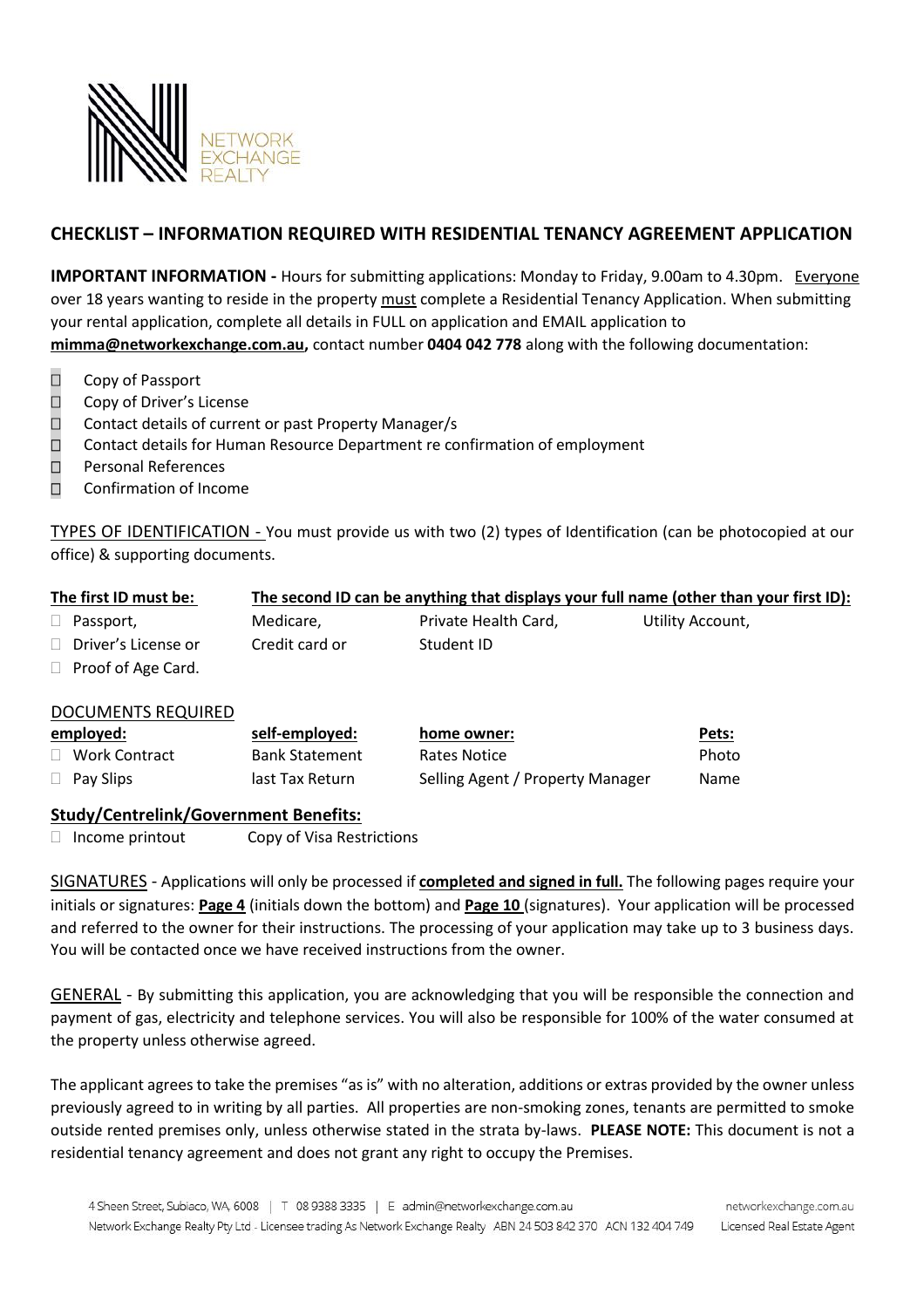

## **REQUEST - REFERENCE & NATIONAL TENANCY DATABASE CHECK**

In Accordance with the provisions of legislation governing privacy. I/We authorize the recipient of this fax/email document to provide information to NETWORK EXCHANGE REALTY and I/We understand that this information will be used to assess my/our Application for Tenancy with NETWORK EXCHANGE REALTY. Under legislation notice is given to all prospective Tenants that we intend to obtain information from the National Tenancy Database for assessing your application.

| <b>Signature of Applicant</b> |                | (x)  |    |  |  |
|-------------------------------|----------------|------|----|--|--|
|                               |                |      |    |  |  |
| Name of Applicant             | $\mathbf{1}$   |      |    |  |  |
| Signature of Applicant        | $\overline{2}$ | (x)  |    |  |  |
| Name of Applicant             | $\overline{2}$ |      |    |  |  |
| Signature of Applicant        |                | (x)  |    |  |  |
| Name of Applicant             |                |      |    |  |  |
| Date                          |                |      |    |  |  |
| <b>Office Use Only</b>        |                |      |    |  |  |
| <b>Property Address</b>       |                |      |    |  |  |
| Period of Tenancy             |                | From | To |  |  |
| <b>Weekly Rent</b>            |                | \$   |    |  |  |

#### **PRIVACY ACT 1988 - COLLECTION NOTICE**

The personal information the prospective tenant provides in a tenancy application or collected from other sources is necessary for the Agent to verify the Applicant's identity, to process and evaluate the application and to manage the tenancy. Personal information collected about the Applicant in any application and during a tenancy if an application is successful may be disclosed for the purpose for which it was collected to other parties including the landlord, referees, other agents and third-party operators of tenancy reference databases.

Information already held on tenancy reference databases may also be disclosed to the Agent and/or Landlord. If the Applicant enters into a Residential Tenancy Agreement, and if the Applicant fails to comply with their obligations under that agreement, that fact and other relevant personal information collected about the Applicant during the tenancy may also be disclosed to the landlord, third party operators of tenancy reference databases and/or other agents.

If the Applicant would like to access the personal information the Agent holds, they can do so by contacting the agent at his office. The Applicant can also correct this information if it is inaccurate, incomplete or out-of-date.

If the information in a tenancy application is not provided, the Agent may not be able to process the application and manage the tenancy.